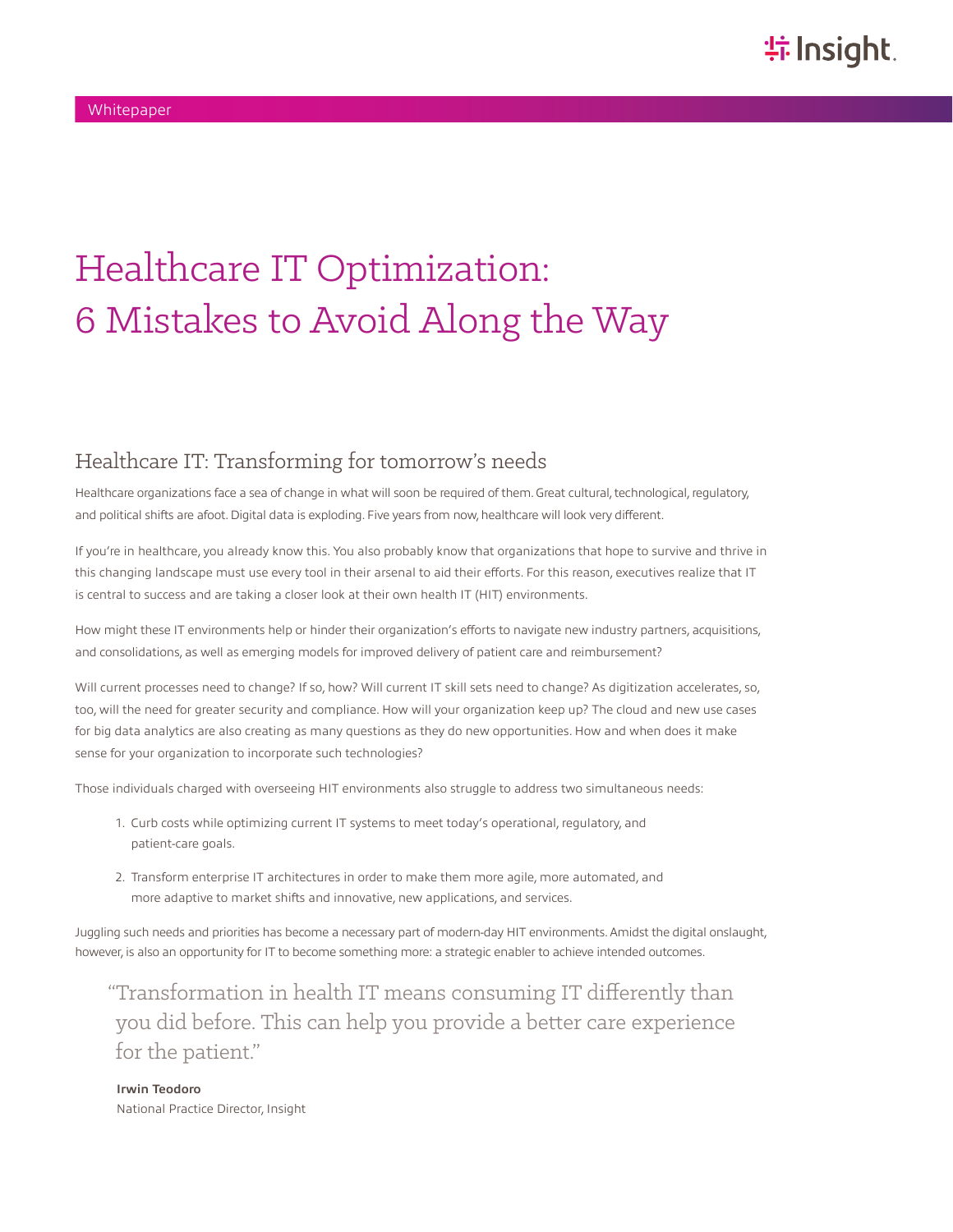### 6 mistakes to avoid when transforming IT

So how do you transform IT to support the sea of change in healthcare? How do you accelerate transformation and its associated benefits? It may seem like a stretch from where many healthcare IT organizations find themselves today.

Understanding the mistakes to avoid on your own journey toward IT optimization and transformation is a great first step. This whitepaper shares six mistakes Insight often sees organizations make along the way. It also highlights successful data center transformations that allowed healthcare organizations to boost their own performance and operations.

#### Mistake #1: Not understanding what's important to the business

New technology projects often begin — and then fail — because they were not first aligned to the needs of the business. This is one of the biggest mistakes a healthcare organization can make on the way to transforming its own IT operations.

To succeed in IT optimization, organizations must have a clear understanding of their own strategies and goals at the outset.

**Start right:** Make sure to align IT with the business. Doing so will be key to your success at IT transformation.

#### **Healthcare transformation: \$8M–\$12M annual savings**

After much M&A activity, a Fortune 100 insurance provider decided to consolidate 11 IT data centers into two. In addition to cost savings from the now-smaller footprint, the provider also wanted to move to a single, best-practices model over the next 2–3 years.

Insight's expertise in data center migration and service management allowed the provider to create a consolidation strategy that encompassed their data centers, staff, and infrastructure. A new management structure was implemented to help the provider offer more efficient IT services across the organization. The consolidation plan also helped the provider migrate to both a cloud environment and a managed service that they now use to streamline operations from its single IT model. Savings will continue as the consolidation progresses while accelerating the move to a single, best-practices operational model.

#### Mistake #2: Not knowing what's in your current IT environment

Before healthcare IT organizations can move forward with transformation, it's critical to first have a clear understanding of what the current IT environment looks like. This includes an awareness of all applications and infrastructure currently in the IT on- and off-premises environment.

Unfortunately, many enterprise IT environments don't score particularly well in this area. One healthcare organization asked us for help in its data center transformation. It believed its current data center environment consisted of around 500 applications. Our subsequent assessment and analysis, however, found more than double that number: roughly 1,100 applications!

The growing complexity and scope of applications in such environments is not unique. According to a [2016 survey by](https://solutions.insight.com/IT2020)  [IDG Research,](https://solutions.insight.com/IT2020) 1 the mean number of applications in use by organizations was 376 and expected to grow to 426 in 2018. (Large organizations with 5,000+ employees had 469 applications in use and expected to grow that number to 523 applications in 2018.)

<sup>1</sup> Data Centers in Flux: The IT Optimization Challenge. IDG Research and Insight, 2016.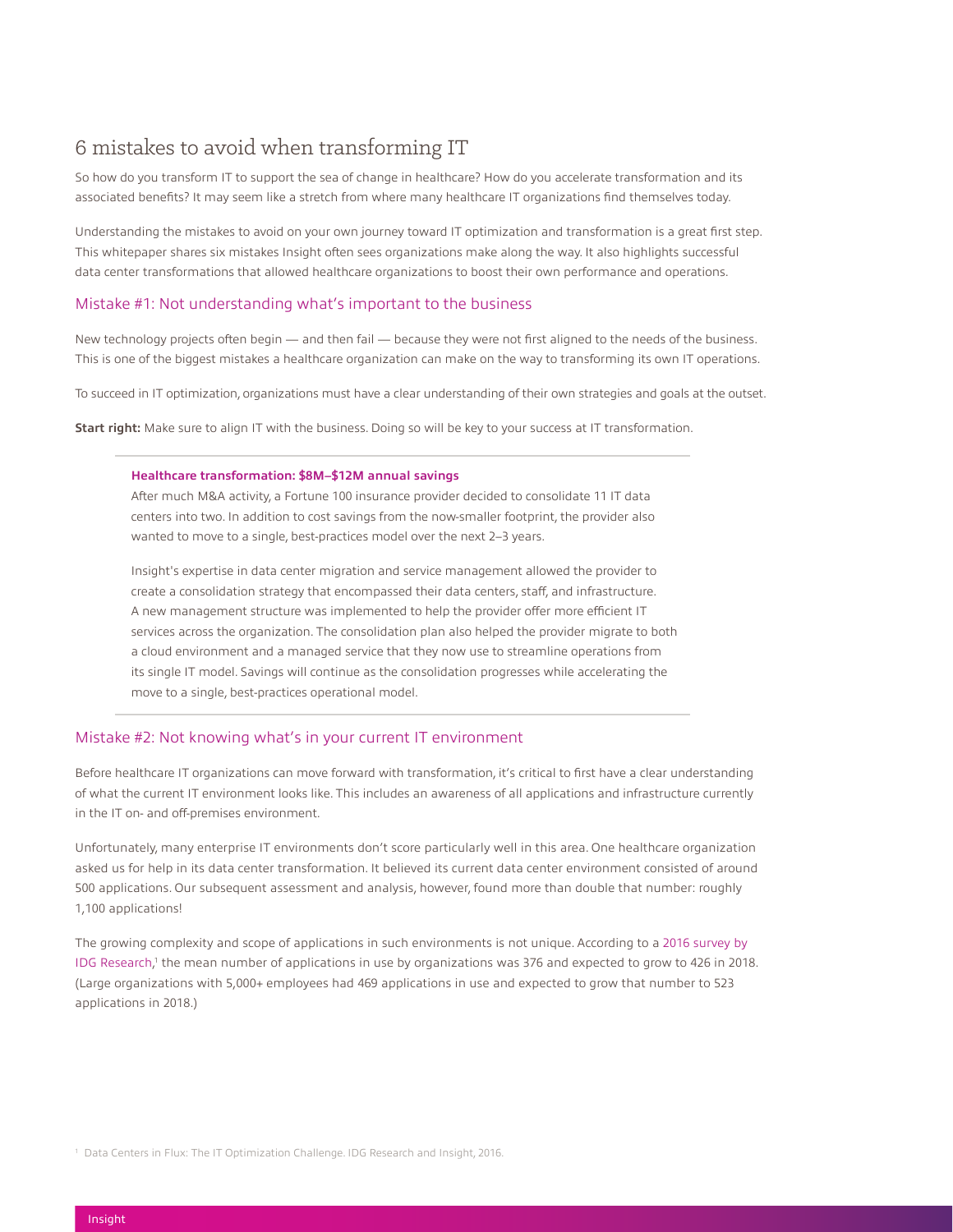**Trim the fat:** In today's virtual server world, it's easy to quickly spin up virtual servers on a moment's notice, often for some form of application development or testing. Once they are out there, however, it can be hard to know if such systems still remain viable or critical to healthcare operations. Yet, such systems continue to consume valuable data center resources.

Identifying and removing clusters of wasteful, now-defunct virtual applications and servers may be a ripe source for early wins associated with consolidation. Such an exercise can also lead to leaner, more streamlined IT operations. Similarly, there may be outdated operating systems and siloed hardware supporting little-used, legacy applications. Such systems can add another unnecessary layer of extra cost to current healthcare IT operations.

#### **Healthcare transformation: Shifting IT spend from data centers to patient care**

Insight helped a national university's five medical centers transform more than a dozen of its data centers located across the state. Subsequent benefits included the university selling its vacated real estate and reinvesting its savings back into technology.

We helped the university medical centers migrate over 550 applications, reduce data center operating costs, streamline operations, and accelerate future rollout of new applications. It also helped lay the foundation for future IT transformation and continuous improvement of the patient experience.

#### Mistake #3: Not knowing application interdependencies

Even after a healthcare organization conducts its own application inventory and workload assessment, it may still fall short in another key area needed for operational optimization: The analysis of key application interdependencies.

With a renewed focus on interconnected database systems, data analytics, and decision support systems, many healthcare environments are likely to have a growing data warehouse environment. Such an environment will have many applications and services that depend on other upstream or downstream systems and applications in order to work properly.

Attempting to transform the underlying architecture via system migration, consolidation, or upgrade — without understanding such interdependencies — can lead to failure. According to the [IDG Research](https://solutions.insight.com/IT2020) survey referenced previously, organizations that took the time to inventory applications and analyze their requirements and interdependencies were more likely to report success with IT optimization. However, as many as 22% of organizations had no plans to perform an interdependency analysis, and another 22% planned to do so but had not started the process.

**Look before you leap:** In an effort to achieve faster progress toward optimization and transformation, healthcare environments may be tempted to buy into an early overhaul plan before they've completed their own analysis of application interdependencies and how best to address them. Three words come to mind from our own experiences in this area: Do your homework!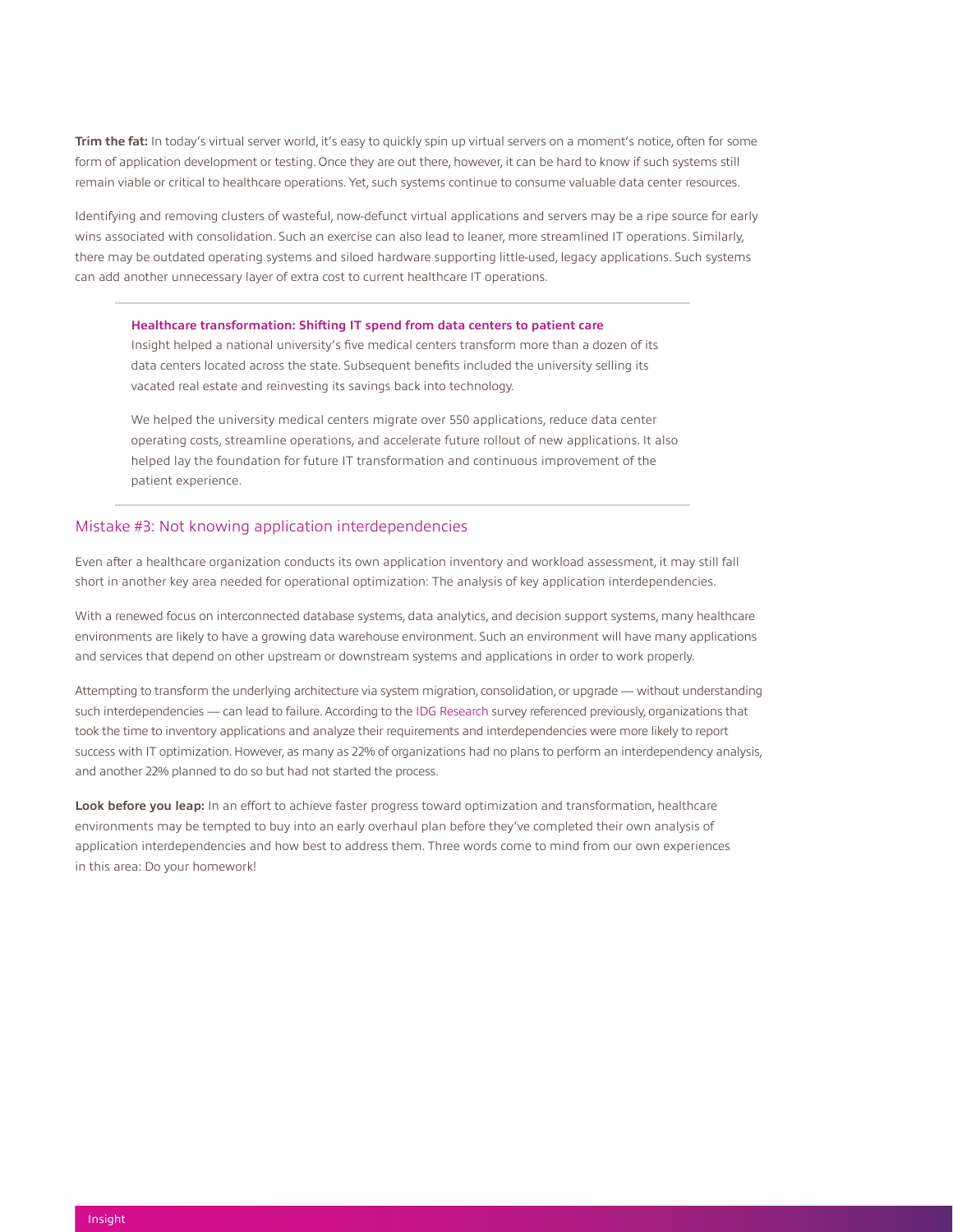#### Mistake #4: Not using a proven methodology to get there

Healthcare IT teams are often subjected to presentations by vendors claiming to offer a ready-made answer to all of their current and future ailments. And, while there's no doubt that amazing IT developments are out there, even the best technologies can go awry without the right planning for your specific healthcare environment.

Even during the early phases of analysis and assessment (see mistakes #1 and #2), such planning requires using the right tools and methods to gather the data needed to move forward with the next transformational phase.

**Extend scientific rigor to HIT:** Success in this healthcare IT transition is not an art; it's a science. As such, it requires a critical reliance on expert methodology, frameworks, and proven procedures to successfully execute data center transformation. Without a methodical and proven approach, IT projects can languish for years — their investment wasted and goals unfulfilled.

#### Mistake #5: Making transformation all about technology

IT systems in the process of being transformed rely on more than just technology to succeed. Truly successful, transformational change in a healthcare IT environment must also incorporate the surrounding ecosystem of people, process, and culture.

This spans beyond the IT team. IT changes may involve learning new ways to do someone's job in hospital admissions, at a diagnostic clinic, or in an insurance payer environment. Everyone from frontline clinicians to back-office staff increasingly rely on interconnected systems to access, receive, and share critical data to boost quality of service and provide better patient/customer care.

**Remember the people using IT:** If IT's intended transformation impacts how organizations operate, how people do their jobs, or new ways patients must interact with IT systems, such anticipated changes should also be planned for in advance.

#### Mistake #6: Trying to DIY

In today's lean IT environments, many organizations simply do not have the time or spare resources to balance both dayto-day operations and pursue wider business initiatives like transforming IT. Balancing the need to keep the lights on AND innovate is challenging.

According to the [IDG Research Survey](https://solutions.insight.com/IT2020), over 62% of survey respondents said this balancing act was one of their top challenges to consider when optimizing IT operations. Another 37% also said it was the most difficult challenge to address.

**Get help:** While short-term wins can develop quickly, it's hard to replace the benefits of both experience, expertise, and time that can come from using an external resource to perform the due diligence, assessment, analysis, and planning required to help your organization realize its own hopes for IT transformation.